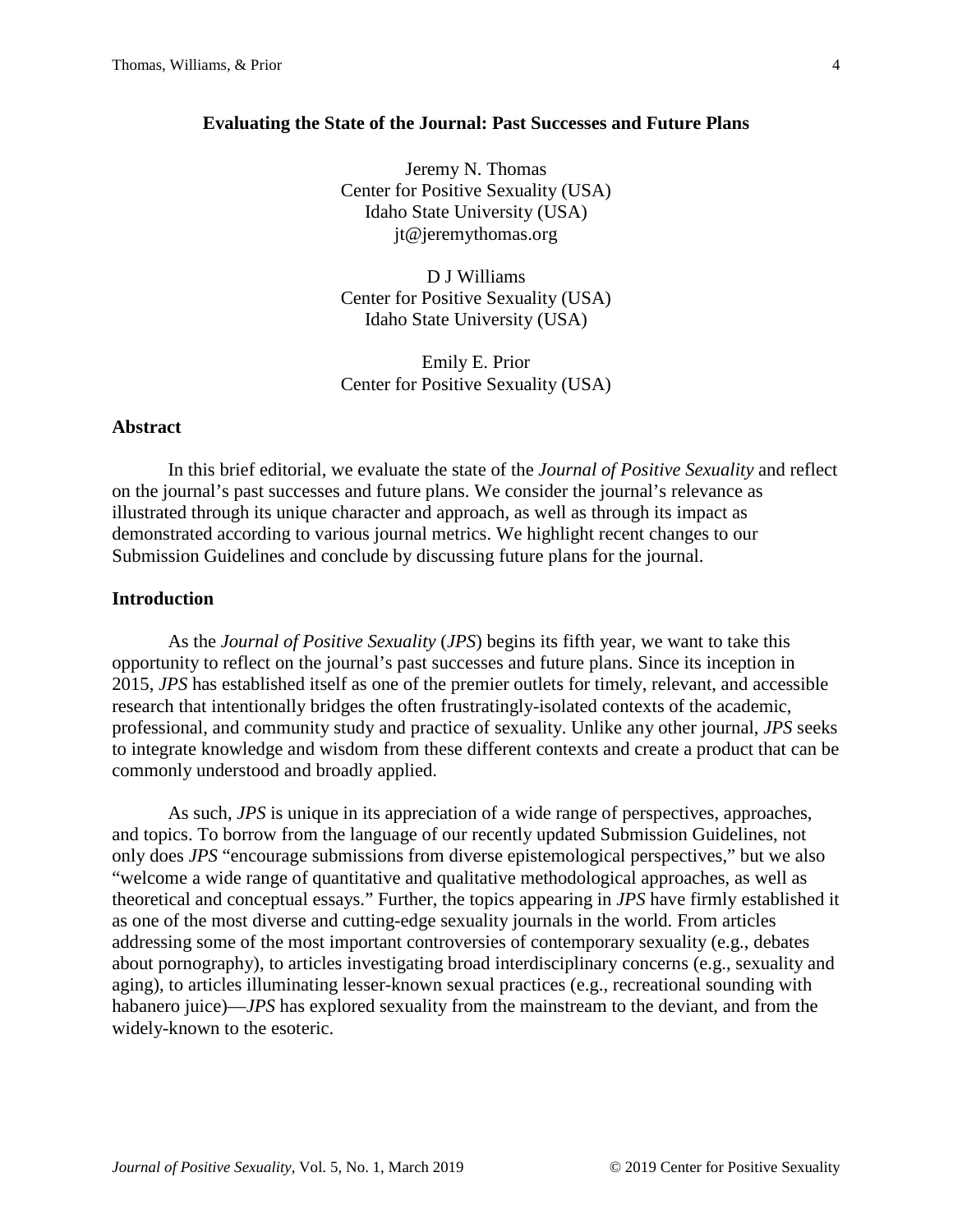## **Journal Metrics**

In its first four years, *JPS* has published 37 articles from 49 different authors. These authors have included students, professors, researchers, clinicians, and community members. They have represented a wide range of academic and professional disciplines, including anthropology, business, counseling, criminology, gender and women's studies, health and medicine, history, political science, psychology, sexology and sexuality studies, social work, and sociology. Many of these authors have also been members of sex-positive communities, groups, and organizations, including advocacy and service organizations as well as fraternal and interest groups related to LGBTQ, BDSM, kink, and vampire communities.

Since the publication of the journal's first issue in 2015, article views and downloads have steadily risen. In 2015, there were close to 5,000 article views and downloads. In 2016, this doubled to around 10,000. In 2017, this increased to nearly 35,000; and in 2018, this further increased to over 70,000. Some of the journal's most popular articles have included: "A Failure of Academic Quality Control: *The Technology of Orgasm*" by Hallie Lieberman and Eric Schatzberg (published in 2018 with over 46,000 total views and downloads); "No Pain, No Gain? Therapeutic and Relational Benefits of Subspace in BDSM Contexts" by Dulcinea Pitagora (published in 2017 with over 10,000 total views and downloads); and "Sexual Activity and Older Adults: Stigma, Overall Health, and Research" by Samantha Tupy, Matthew Schumann, and Xiaomeng Xu (published in 2015 with over 9,000 total views and downloads). Notably, journal readers have come from all over the world, including not just the United States and Canada, but also from the United Kingdom, Australia, Germany, and other countries in Europe, Asia, and South America.

Alongside these views and downloads, additional evidence of the journal's impact comes through multiple reports of articles being used as required reading in various college and university courses at both the undergraduate and graduate levels. Similarly, journal articles are being distributed by professional and community groups not only to their members but, in some case, also directly to clients in various professional and clinical contexts.

Finally, in terms of research impact, according to Google Scholar, *JPS* articles have been cited a total of 91 times. Some of the most cited articles include "Introducing a Multidisciplinary Framework of Positive Sexuality" by D J Williams, Jeremy N. Thomas, Emily E. Prior, and Wendy Walters (published in 2015 with 26 citations); "Sadomasochism without Sex? Exploring the Parallels between BDSM and Extreme Rituals" by Brad J. Sagarin, Ellen M. Lee, and Kathryn R. Klement (published in 2015 with 15 citations) and "Does BDSM Power Exchange among Women Reflect Casual Leisure? An Exploratory Qualitative Study" by Emily E. Prior and D J Williams (published in 2015 with 13 citations).

#### **Changes to Submission Guidelines**

Beginning this year, some adjustments have been made to our submission guidelines. In addition to minor clarifications regarding our style expectations and review processes, we are now specifying that while *JPS* has a preference for shorter manuscripts (2,000–3,000 words), we